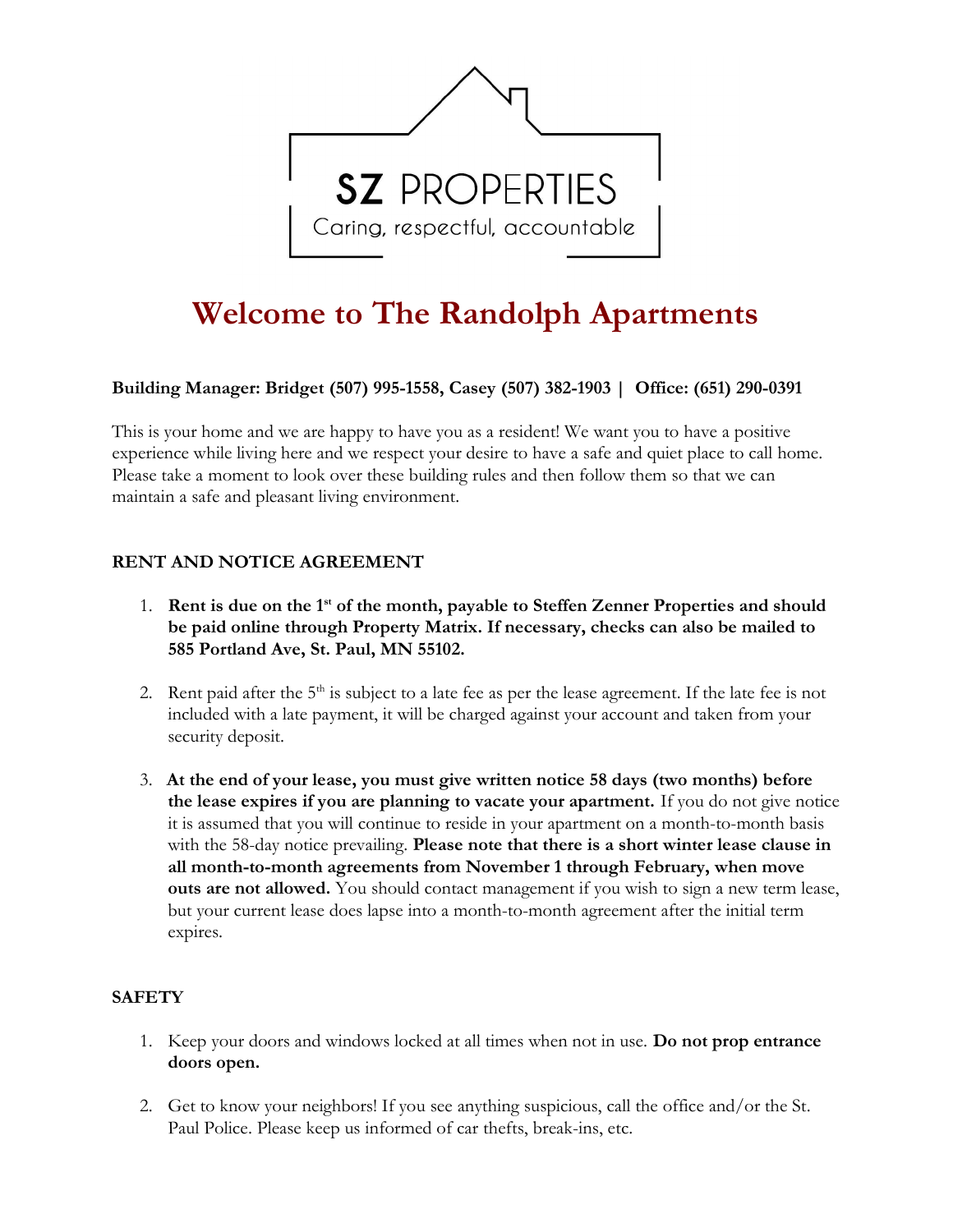- 3. If you smell smoke or see fire, leave the building immediately and call the Fire Department at 911.
- 4. In the 1835 and 1853 buildings, the combination CO/smoke detector in your apartment is battery operated and is located in the bedroom, your dining room, or in the hallway outside the bathroom. In the 1847 building, the combination CO/smoke detector in your apartment is hard wired with a battery back-up and is located in the bedroom, your dining room, or in the hallway outside the bathroom. You should never tamper with your smoke detector as it is against the law. You should test the smoke detector at least once a month by pressing the test button to make certain that it sounds the alarm, and if it does not work properly report the problem at once to your building manager or the office. You are expected to be able to replace the battery to the detector when it starts to emit a short beep as this is a signal that the battery is failing. If you have any trouble with the detector or cannot change the battery, contact your building manager or the office.
- 5. Fire extinguishers are located on each level in the common hallways.

### GENERAL RULES

- 1. Quiet hours are especially after 9:00 PM and before 9:00 AM. All residents deserve peace and quiet at all hours of the day and night, so please get to know your neighbors and be mindful to not offend anyone. Hardwood floors allow a lot of noise to travel up and down, so consider using rugs and removing your shoes when in the apartment to minimize normal activity noise.
- 2. Keep windows closed when it rains and storm windows closed in winter. Air conditioners must be removed from windows by October 1. Contact your building manager or the office if storms/screens are missing or broken.
- 3. Use small nails or screws when hanging objects on the walls. Please refrain from using tape or sticky substances to hang objects.
- 4. No items should be stored or left in entryways, hallways or the open basement areas. Instead, store items that you don't want in your apartment in your storage locker. You must provide your own lock for your storage locker and make certain that your name and apartment number is on the storage locker. Bikes should be stored appropriately and **must** be tagged with your apartment number and name; unidentified bikes will be removed and donated to charity.
- 5. Please report burned out light bulbs in common areas to the building manager or office.
- 6. Please report any clean up necessary in common areas or laundry rooms to your building manager or the office. Keep in mind that hallways are cleaned once or twice weekly and checked daily for the most part. If you make a mess, clean it up yourself. Please don't leave trash or junk mail in the hallways. Pick up your newspaper every day if you are receiving one; unclaimed newspapers are discarded the next day.
- 7. In general, you must keep your apartment clean and in safe condition.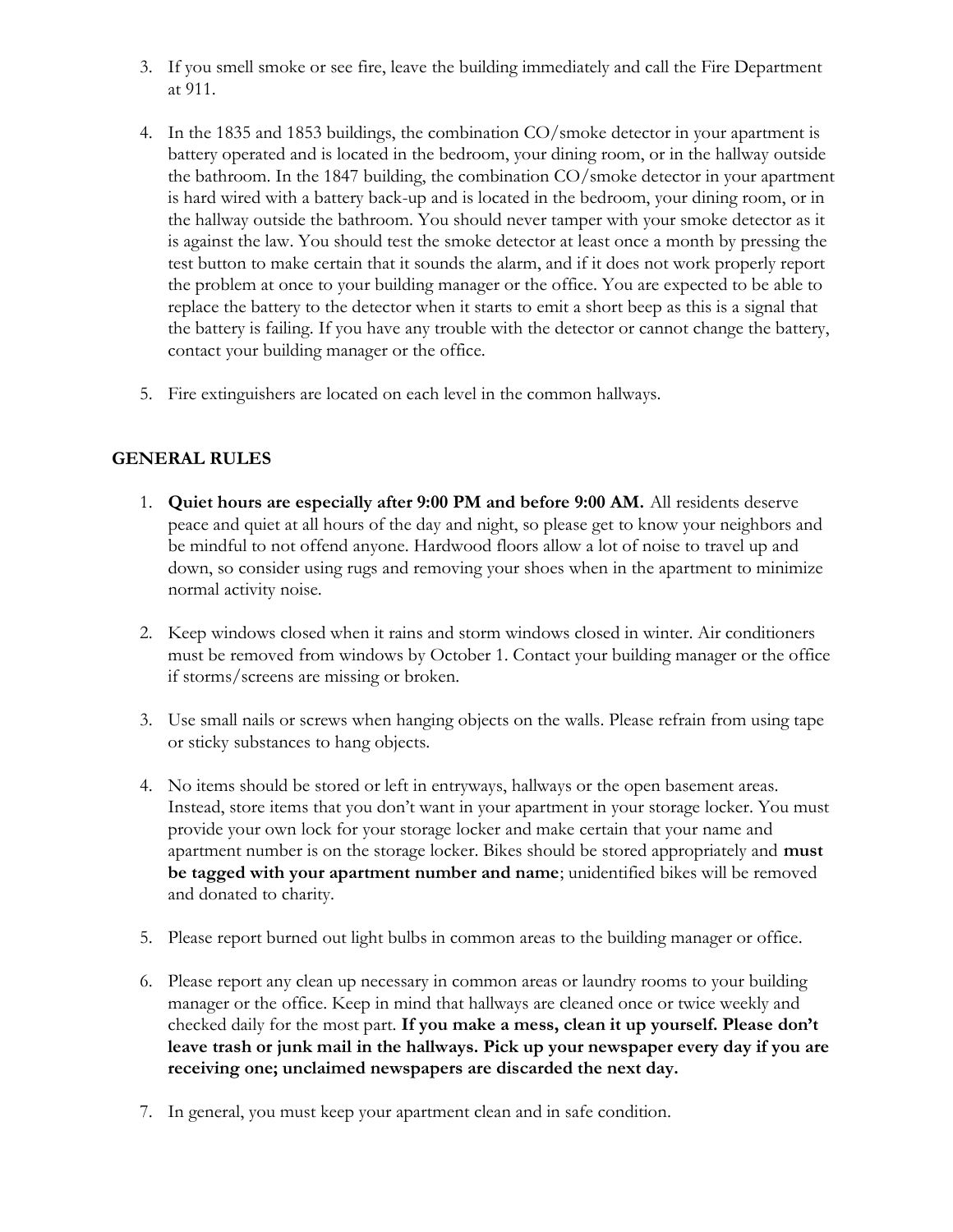- 8. Keep in mind that your apartment has been freshly painted. Walls in the kitchen and bathroom are washable. If you would like to repaint your apartment, contact the office before doing so. Charges may be assessed to you for returning the apartment to its original colors upon vacating the apartment.
- 9. We are a smoke-free building and residents must go outside TO THE BACK OF THE BUILDING at least 20 feet from the building to smoke any tobacco products: smoking is not allowed in any apartments or common areas of the building. Please dispose of cigarette butts outside properly in the cigarette butt container provided; do not throw cigarette butts on the ground.
- 10. Pets are allowed on a lease to lease basis only. If your lease does not allow pets, you must get written permission from the management before you get a pet in your apartment or you will lose your security deposit. If you are a dog owner, dogs must be on a leash at all times while going in and out of the building. Dogs must be walked in the neighborhood and not be allowed to use our yard only for daily excrements. You must clean up immediately after your dog on our property and in the neighborhood; it's the law in St. Paul.
- 11. We do not allow satellite dishes at any properties. Please use Comcast as your cable provider and contact the office with any installation questions.

#### **GUESTS**

- 1. You are responsible for your guests' behavior in and around the building.
- 2. Your lease specifies who can live in your apartment. Extra people may be charged \$45 each per month. Any guest that stays longer than 2 weeks is subject to this charge unless prior arrangements have been made with management.

### PARKING

- 1. Parking is assigned and residents pay a monthly rental fee per spot. If you are interested in renting a space, contact your building manager or the office. If you are renting a spot, you must display your parking pass in your car at all times. If you park your car in a spot you are not renting, your car can be towed at your expense.
- 2. If you are parking in a lot, follow the rules and notices to facilitate snow removal in winter.
- 3. If you choose to park on the street, note that Randolph Avenue is cleaned on Monday and Tuesday nights and parking on the north and south side are regulated from 2 AM to 7 AM; you will be ticketed if you are on the wrong side, so do pay attention to the street signs. You also need to be aware of snow emergency regulations in the winter. You can call 651-266- 7569 for the latest emergency announcements or visit www.stpaul.gov/snow for announcements, notification options, and parking guidelines.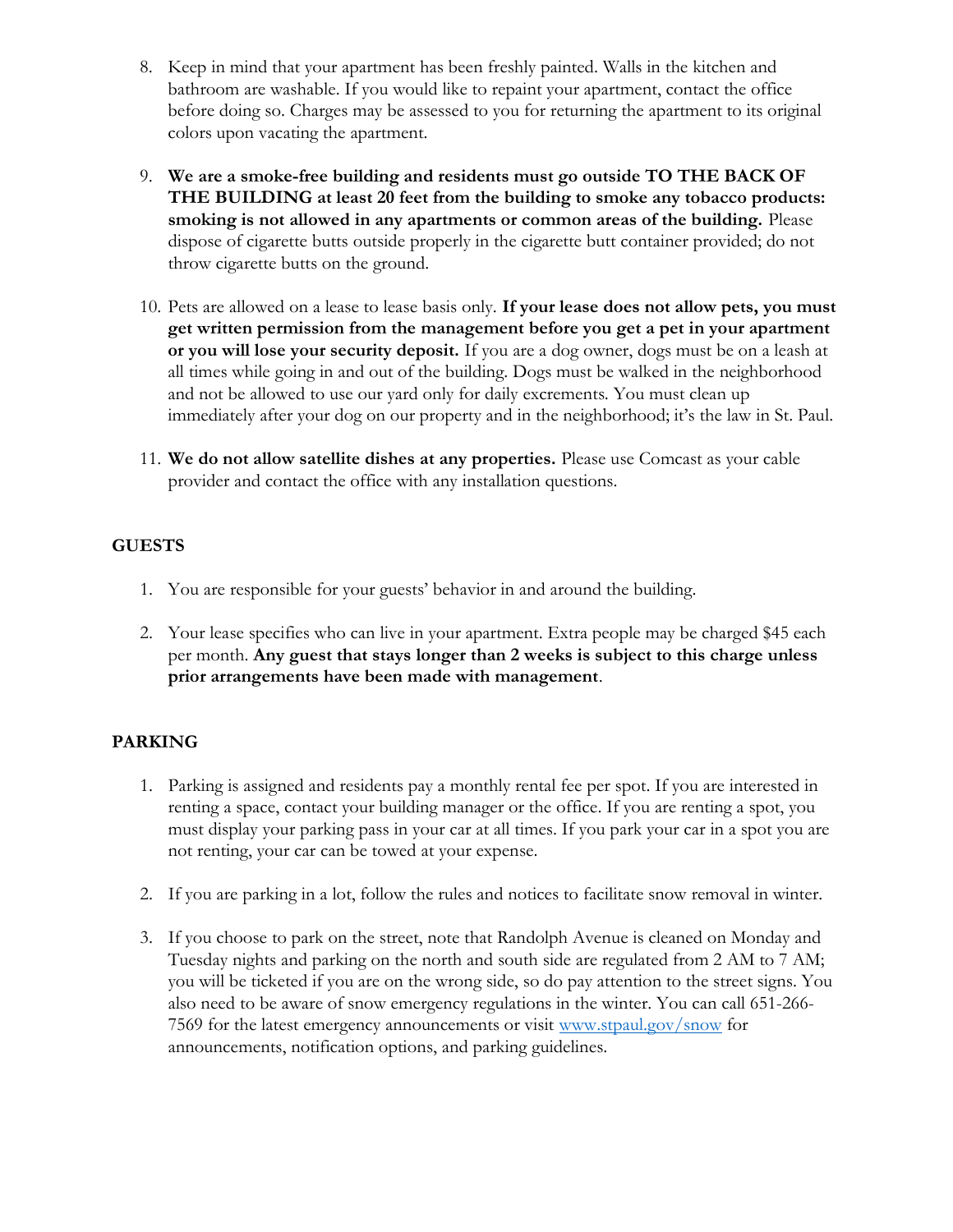#### TRASH & RECYCLING

- 1. Recycling is mandatory in the building to reduce waste in the dumpsters and landfills. Steffen Zenner Properties encourages a zero-waste philosophy and understands recycling is a key component. A recycling brochure was provided with your Apartment Condition Form & Community Member Agreement. Online resources for recycling include www.stpaul.gov/recycle (see "Recycling Information" section for Accepted Materials, Organics Recycling, Hazardous Waste, and Electronics) and www.ramseyrecycles.com.
- 2. Place all recyclables in proper carts next to the dumpsters and **flatten all cardboard boxes.** Follow the recycling brochure carefully to only put acceptable items in the recycling carts.
- 3. No plastic bags can be placed in the recycling carts. If you are collecting items in a plastic bag, empty contents into the recycling cart and put the bag in the trash. Steffen Zenner Properties and the City of St. Paul, however, encourage residents to decrease their use of plastic bags. Keep reusable bags in the car and use them when grocery shopping instead of plastic bags. While plastic bags are not accepted in recycling bins at the property, plastic bags can be taken to most retail stores for drop-off recycling. Find your closest dropoff location by visiting www.plasticfilmrecycling.org.
- 4. Another way to reduce waste in the dumpsters and landfills is by **composting organic** material. St. Paul residents can collect organics in their home and take it to a drop-off site. To learn what materials are accepted and where the drop-off sites are located, visit www.stpaul.gov/recycle and click "Organics Recycling."
- 5. Garbage should be placed IN THE GARBAGE DUMPSTER NOT NEXT TO IT and put in sealed bags. Garbage should never be left outside apartment doors, but should instead be taken to the dumpster immediately.
- 6. Please try to recycle old furniture, household goods and clothing to Catholic Charities (651- 222-1787), the Epilepsy Foundation (651-646-8675), or Goodwill (651-379-5800). You can also utilize The Salvation Army at 572 University Avenue, St. Paul (651-789-0099) – note that the Salvation Army on University Avenue has a great drop-off site, including evening and weekend drop offs and takes everything! Don't throw items away if someone else can use them – better for others and always better for the environment.

If you cannot donate your large items, you can place them by the dumpster and our trash haulers will take them, but there is a charge. Contact the office before you place anything out for disposal – disposal fees are usually \$50 per item.

- 7. ABSOLUTELY NO DISPOSAL OF ELECTRONICS televisions, computers, small appliances, etc. Disposal of electronics is not available nor allowed on site. You must take your unwanted electronics to Best Buy or Plaza TV for proper disposal. You can find other options online by going to www.stpaul.gov/recycle, click "Recycling Information," and then click "Electronics." If you leave electronics on site, the fee is \$100 per item and that fee will come from your deposit.
- 8. Improper disposal of trash and recycling is subject to a \$50 fee from management.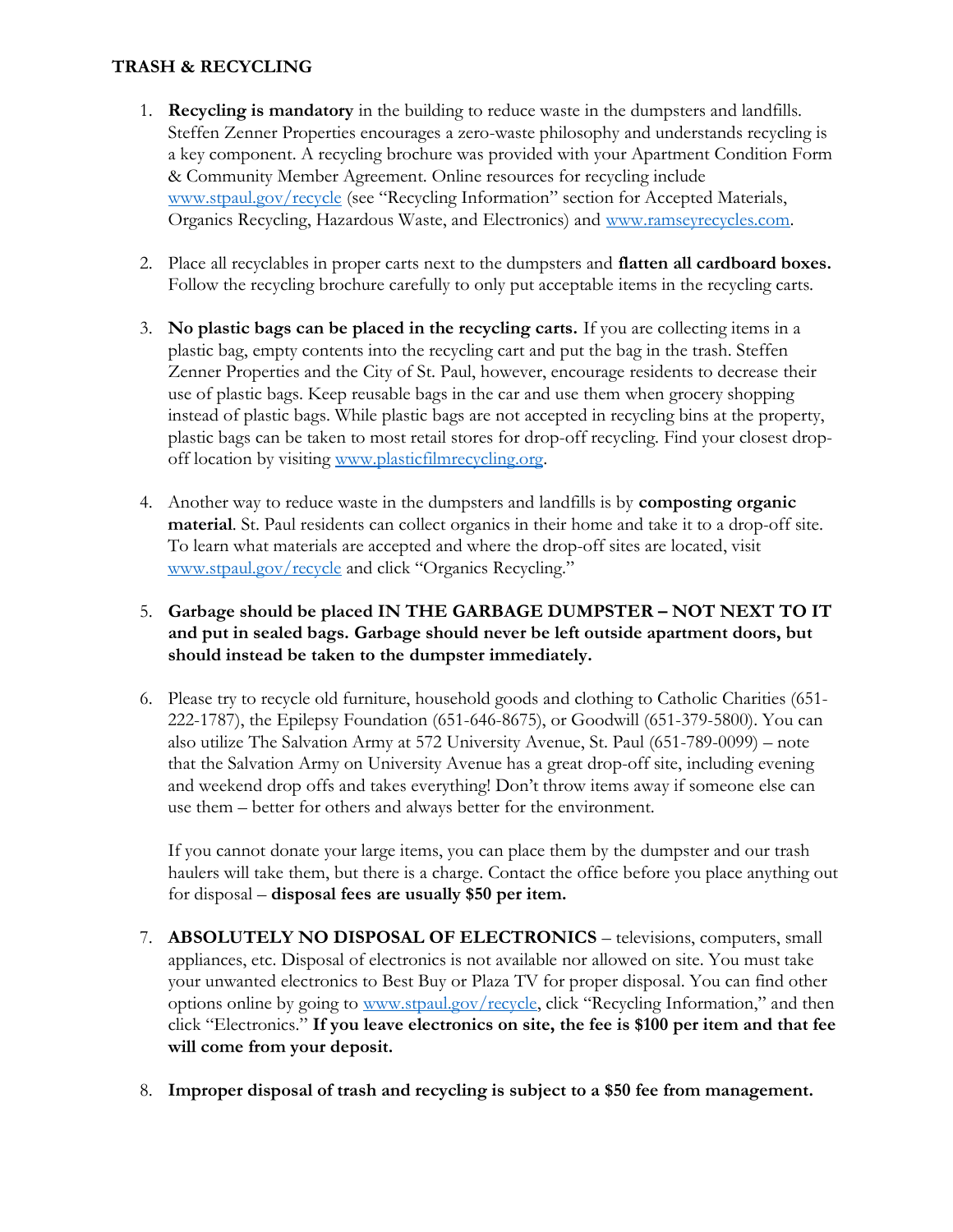#### PLUMBING

- 1. If you have dripping faucets or a running toilet, call the office at once.
- 2. If you have a water leak, use the shut-off valves located behind the toilet or under the sink for the tub or sink to turn off the water while waiting for assistance.
- 3. Old style tubs require two shower curtains. If you have a circular shower rod or two rods in the tub area, you must place two shower curtains around the rod(s) to prevent water from spraying out of the tub and to protect the window in the tub area. Water flowing outside of the tub can damage the apartment below you as well as your walls. **Please bring any** overflows or deterioration to our attention right away!
- 4. Don't flush anything except tissue and natural body waste down the toilet: absolutely no tampons, other sanitary products or diapers! These will clog the sewer lines. If your toilet is clogged, try using a plunger before you call for maintenance.
- 5. Be mindful of what goes down the kitchen and bathroom sinks. No grease in the kitchen drains. Try to minimize hair down the tub and sink drains with strainers and by discarding excess hair in the trash.

#### GENERAL MAINTENANCE

- 1. If you have repairs that need attention, please submit them via your online tenant portal, Property Matrix at www.propertymatrix.com. Once you log into your tenant portal, click on the 'Maintenance' tab on the top banner of the page and submit your request. If you do not have access to a computer, please call the office to verbally submit your request. If you have an after-hours emergency, contact your onsite building manager, the office and Chad at (651) 208-8964.
- 2. Depending on the urgency and nature of the repair, we will fix the problem ourselves or contact a maintenance technician. Most items will be repaired within 24 to 48 hours, and you will be notified when someone is coming in to complete repairs.
- 3. If you have not received a response from the office or a repair technician within one business day, please call again to make certain that we got your request.
- 4. Simple repairs such as changing light bulbs and batteries in smoke detectors are often assumed to be the resident's responsibility, but if you do need assistance please feel free to contact your building manager or the office.

### **HEATING**

- 1. Your apartment is heated with a steam boiler system through the radiators in your apartment. The boiler operates on an average temperature in the building with sensors that are located in several different apartments.
- 2. Our goal is to provide a comfortable temperature for you, but not to overheat the building. Overheating wastes precious natural resources and drives rent increases up as natural gas is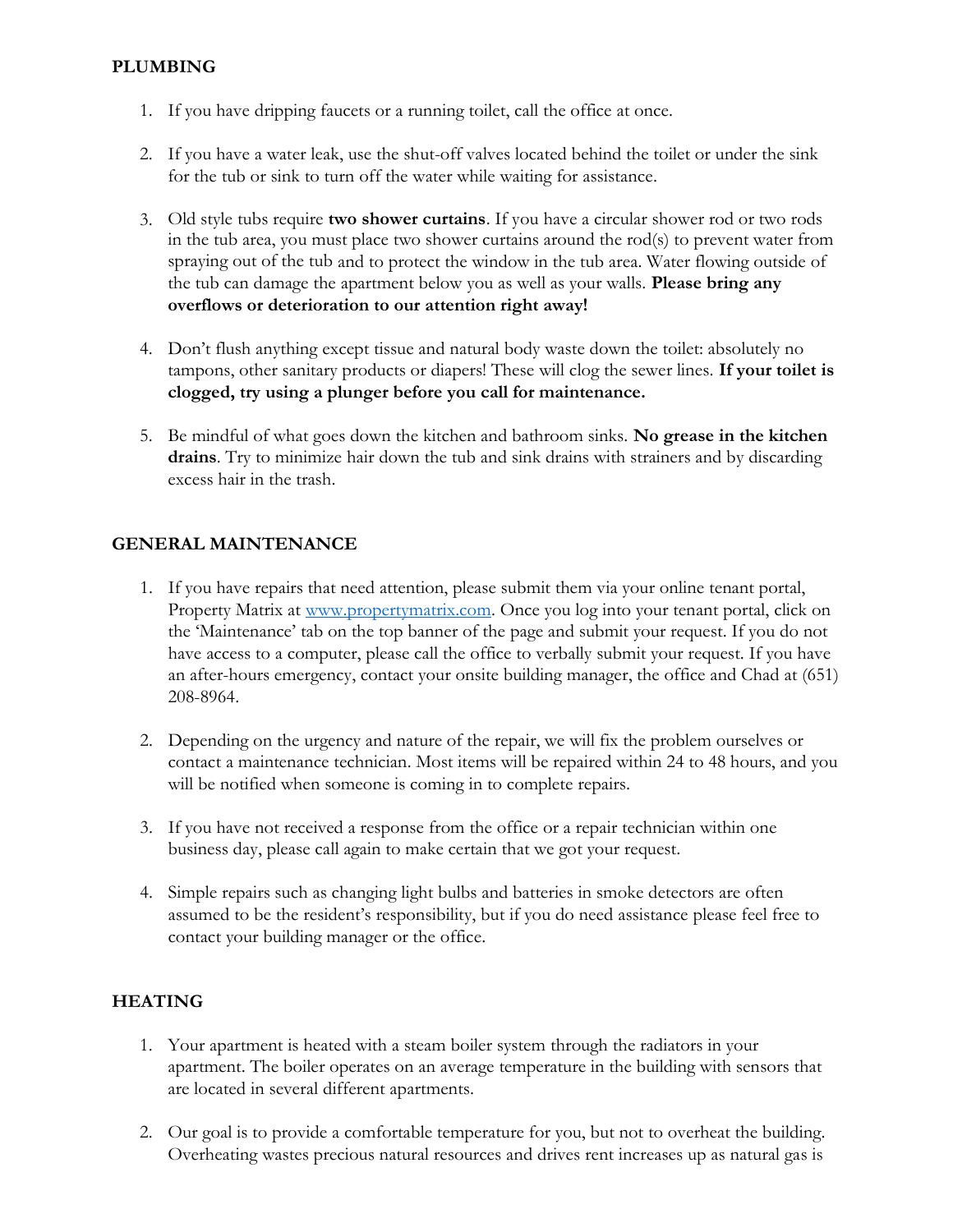very expensive. During the day the temperature will be 68 to 72 degrees and the temperature will drop back a few degrees at night; all of this is maintained by timers and special controls.

- 3. If you are too cold, check to make certain that your storm windows are all closed tight and that your radiator valves are open to allow the heat to flow; turn valves counterclockwise to open them. Call your building manager or the office if you are having a problem.
- 4. If you are too warm, you can certainly turn radiators down which will limit steam flow but be mindful of limiting the steam flow to your radiators as this will affect the heat flow to your entire unit. You may also call the office and report the problem and we will make adjustments.

In the 1847 building, heating sensors are located in apartments 103, 106, 305, 306. In the 1853 building, heating sensors are located in apartments 103, 105, 202, 302, 305, 306. In the 1835 building, heating sensors are in apartments 3, 5, 9, 12.

### AIR CONDITIONERS

- 1. You may install window air conditioners in your apartment in the summer. We recommend that you install units with 5000 BTUs or less, otherwise you may overload your circuits. If you need assistance or have questions, contact the office.
- 2. Make certain that the  $A/C$  units that you install are tipped outside the building to prevent water from dripping inside the building. You may be charged for any damage that dripping water may cause from air conditioners that you install.
- 3. Air conditioners are run by electricity and any use will be added to your electricity bill with Xcel Energy.
- 4. Air conditioners must be removed and stored for the winter by October 1.

## ELECTRICAL

In the 1853 and 1847 building:

- 1. Your electrical box is located in the laundry room in the basement and is identified with your apartment number. This is a circuit breaker type system.
- 2. If you have a power failure with some lights and/or outlets, most likely you have "tripped" a circuit. You can look for a "tripped" circuit breaker in your box in the basement and simply flip the circuit to the on position to restore your power. Take care not to overload circuits with too many appliances running at once. If you continue to have problems or cannot get the circuit to stay in the on position, you should contact your building manager or the office.
- 3. If you have a power failure and all of you power is out in all rooms, most likely this is a problem that needs to be corrected by Xcel Energy and involves a large portion of the area. Contact Xcel Energy at 1-800-895-1999 and report the problem, and they should be able to correct the problem in an hour or two. You can also visit www.xcelenergy.com and click on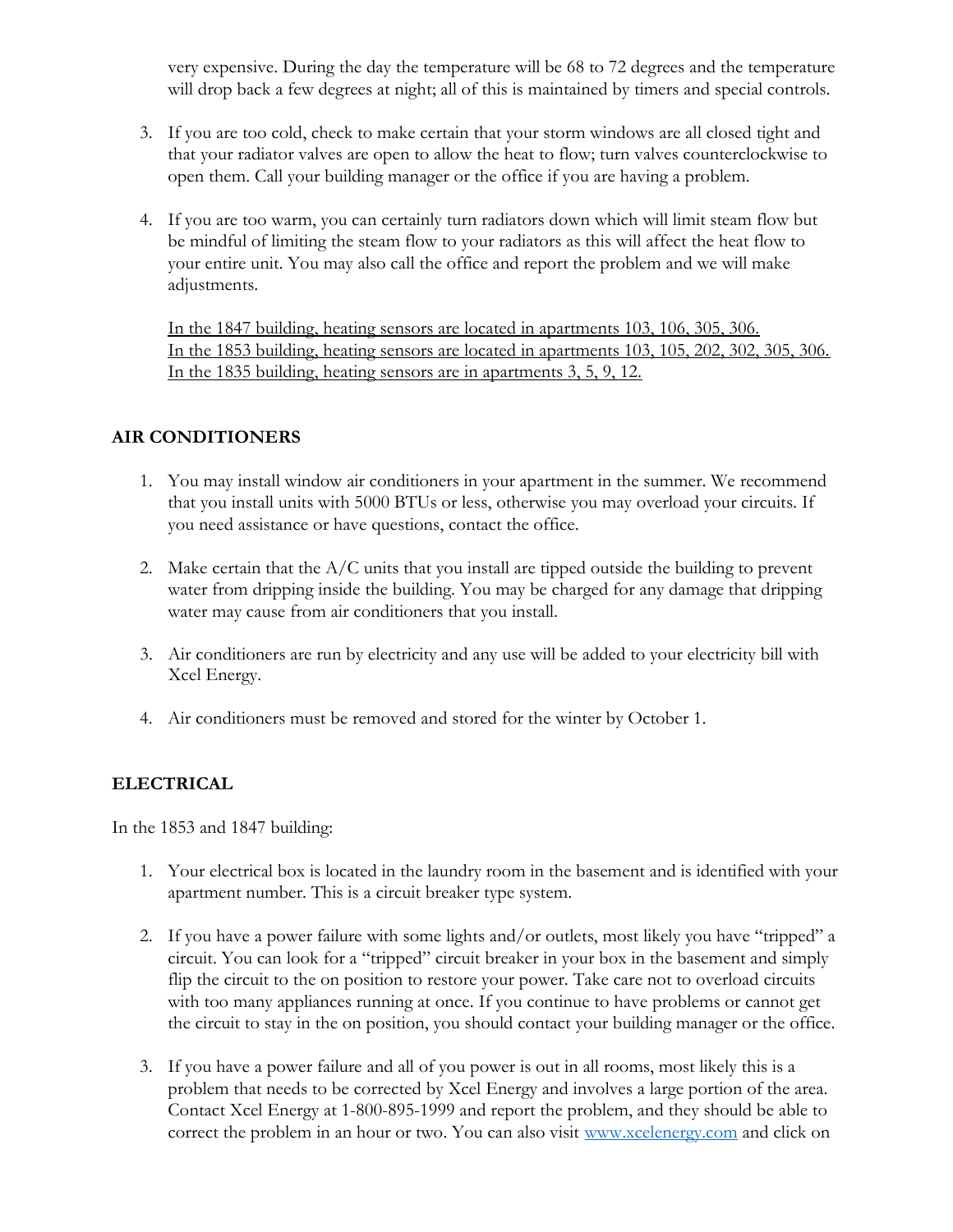"Outage & Emergencies" or "Report an Outage" to report the problem or view electronic outages affecting your area.

4. Your bathroom is equipped with a ground fault interrupter circuit, which can be reset at the outlet itself by pushing the reset button if the circuit there goes out.

In the 1835 building:

- 1. Your electrical box is located in the kitchen of your apartment. This is a fuse type system with both 15-amp and 20-amp fuses.
- 2. If you have a power failure with some lights and/or outlets, most likely you have blown a fuse. You can look for a blown fuse in your box and simply change the fuse to restore your power. You may change your own fuses if you like, but you can also call your building manager or the office. If you are replacing your own fuses, you must make certain that you are using the proper fuse type; the size is noted inside the fuse box. Take care not to overload circuits with too many appliances running at once.
- 3. If you have a power failure and all of you power is out in all rooms, most likely this is a problem that needs to be corrected by Xcel Energy and involves a large portion of the area. Contact Xcel Energy at 1-800-895-1999 and report the problem, and they should be able to correct the problem in an hour or two. You can also visit www.xcelenergy.com and click on "Outage & Emergencies" or "Report an Outage" to report the problem or view electronic outages affecting your area.
- 4. Your bathroom is equipped with a ground fault interrupter circuit, which can be reset at the outlet itself by pushing the reset button if the circuit there goes out.

## LAUNDRY ROOM

- 1. Laundry room hours are from 8 AM to 10 PM. Please do not start loads after 10 PM!
- 2. Remove your loads from the washers and dryers as soon as they are done, so the machines are available for others to use.
- 3. Please leave the laundry area as clean as you found it. Wipe up detergent spills and dispose of lint and other trash in the proper receptacles. Remember to clean the lint traps in the dryer each time you use the dryer.
- 4. If you wish, you may store your detergent bottles in the appropriate area of the laundry room, but please label the bottles with your apartment number. Periodically, unmarked bottles are discarded.
- 5. A wash and dry is \$1.50 each and only quarters are accepted. **Please do not use Canadian** quarters or other foreign coins as the coin slot will jam.
- 6. Report any problems with machines to your building manager or the office.

Thank you for your attention to these details! Don't hesitate to call your building manager or the office if you have questions about anything. Welcome home!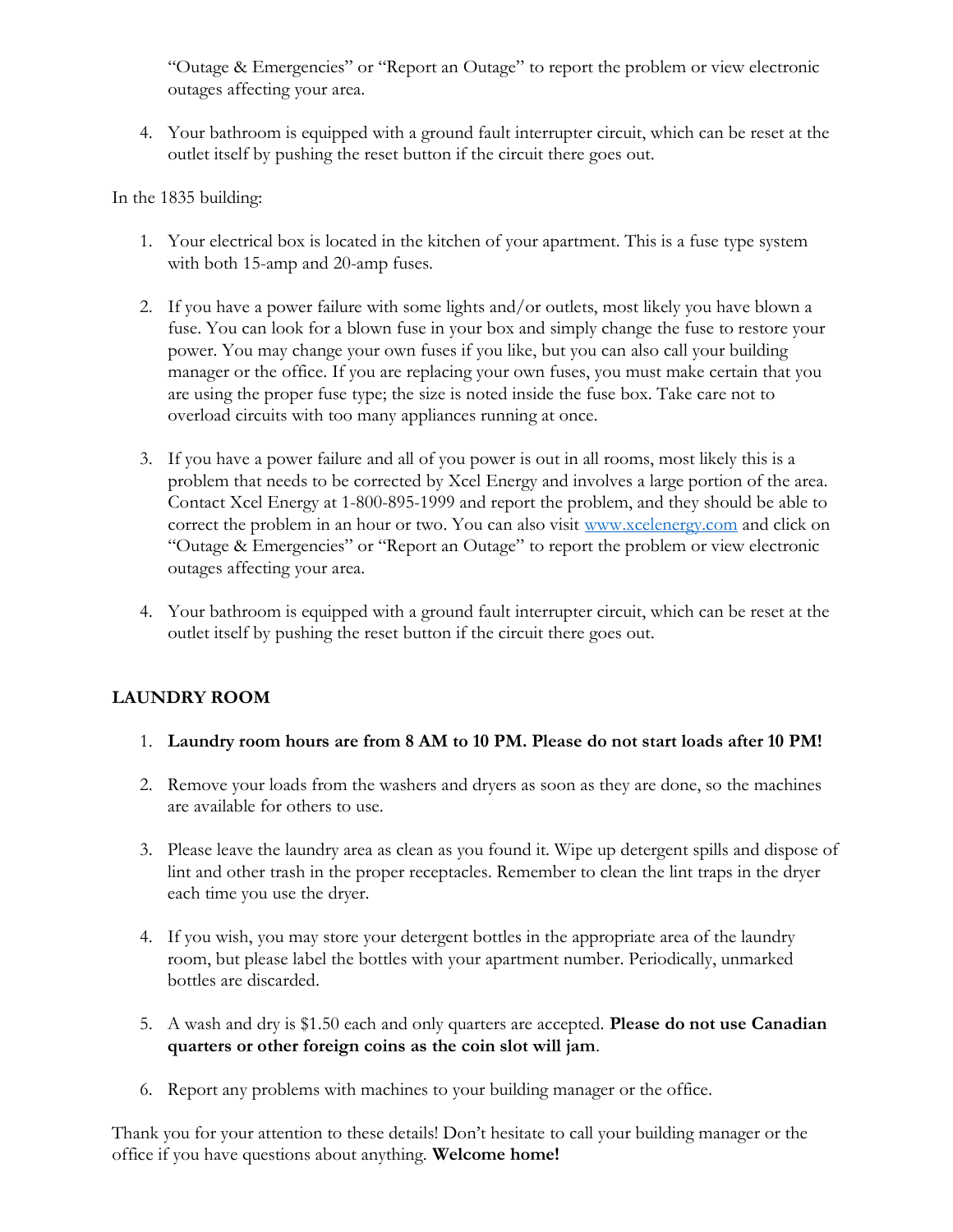### MAINTENANCE EMERGENCY PROTOCOL

#### Definition of a Maintenance Emergency:

Anything that causes immediate damage to property or threatens the immediate safety of yourself or others. Usually true emergencies entail such problems as uncontrollable water leaks usually from broken water pipes, fire, storm damage, or physical assault or theft.

In the unfortunate event that you have a true maintenance emergency, here is the protocol that you should follow.

- Try to get the situation under control: Evacuate immediately if there is a fire and call 911. Call 911 if you are being physically threatened in any way.
- Turn off water shut-off valves if there is a water problem (can be found underneath or behind most sinks and toilets).
- Call building manager Bridget 507-995-1558 or Casey at 507-382-1903.
- Call maintenance technician Chad at 651-208-8964.
- Call the office at 651-290-0391 if you are unable to reach a maintenance technician, and please leave messages at all numbers.

## IF YOU CALL AND GET VOICE MAIL, LEAVE A MESSAGE. EMERGENCY MESSAGES ARE MONITORED 24 HOURS A DAY.